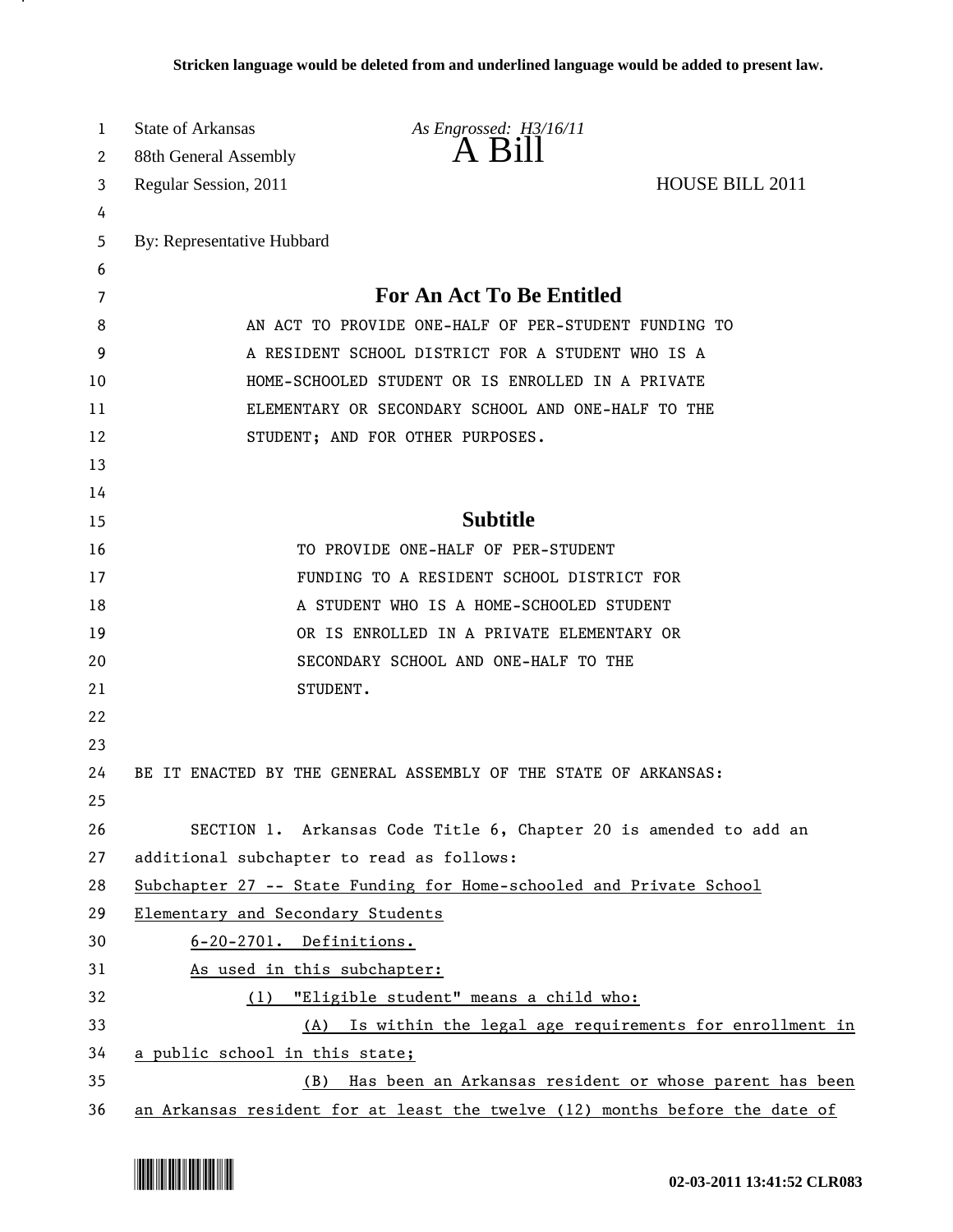| 1  | an application for funding under this subchapter;                            |
|----|------------------------------------------------------------------------------|
| 2  | (C)<br>Successfully completed an entire school year as a                     |
| 3  | home-schooled or private school student; and                                 |
| 4  | Meets other requirements for eligibility under this<br>(D)                   |
| 5  | subchapter;                                                                  |
| 6  | "Parent" means the parent, legal guardian, or person having<br>(2)           |
| 7  | custody or care of a student; and                                            |
| 8  | "State-mandated benchmark exam" means a statewide assessment<br>(3)          |
| 9  | of elementary and secondary student achievement required by state law and    |
| 10 | administered through the Department of Education.                            |
| 11 |                                                                              |
| 12 | $6-20-2702$ . Application.                                                   |
| 13 | (a)(1) Beginning July 1, 2012, the parent of an eligible student may         |
| 14 | apply for funding under this subchapter.                                     |
| 15 | The application form and process shall be prescribed by<br>(2)               |
| 16 | rules of the State Board of Education.                                       |
| 17 | The parent shall submit with the application evidence satisfactory<br>(b)    |
| 18 | to the Department of Education of the eligible student's successful          |
| 19 | completion of the school year immediately preceding the date of the          |
| 20 | application, including without limitation that:                              |
| 21 | With respect to a home-schooled student:<br>(1)                              |
| 22 | $(A)(i)$ The student was home-schooled for the entire school                 |
| 23 | year.                                                                        |
| 24 | The department may request evidence of<br>(ii)                               |
| 25 | educational expenditures the parent incurred in the immediately preceding    |
| 26 | school year for home-schooling the student;                                  |
| 27 | The parent met all requirements for home-schooling<br>(B)                    |
| 28 | under $\S$ 6-15-501 et seq.; and                                             |
| 29 | (C) If the student was required to take a state-mandated                     |
| 30 | benchmark exam, the student scored proficient or above on the state-mandated |
| 31 | benchmark exam; or                                                           |
| 32 | With respect to a private school student, the student<br>(2)                 |
| 33 | completed the school year at the private school at grade level.              |
| 34 |                                                                              |
| 35 | $6 - 20 - 2703$ . Funding.                                                   |
| 36 | (a) Subject to subsection (c) of this section, the Department of             |

02-03-2011 13:41:52 CLR083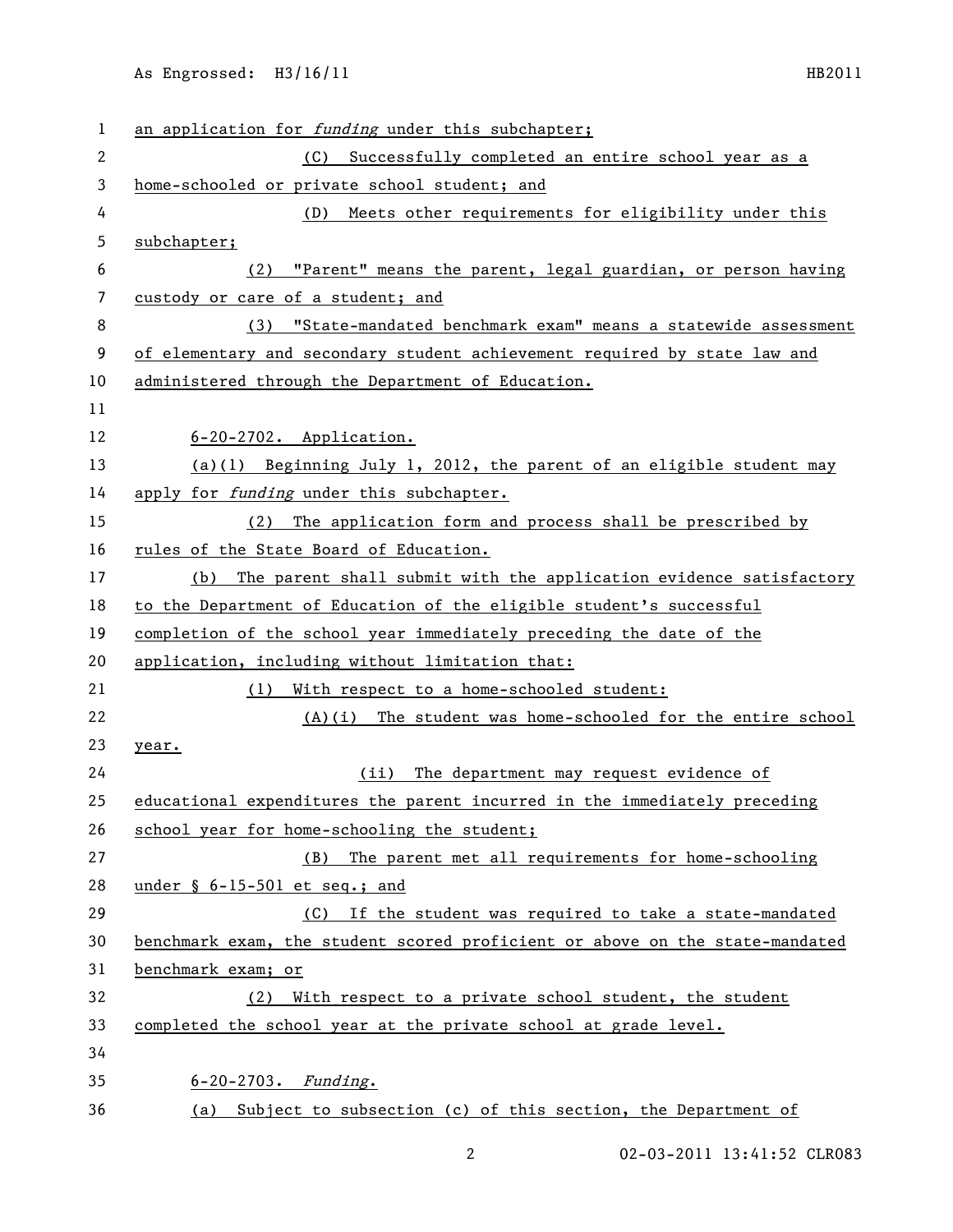As Engrossed: H3/16/11 HB2011

 Education shall pay to the parent of an eligible student an amount equal to one-half (1/2) of the foundation funding amount set by the General Assembly in § 6-20-2305 for the school year upon which the parent's application is based. 5 (b) A parent shall only use the funding provided under this subchapter for: (1) Academic expenditures for home-schooling of the student; or (2) Private school tuition and books. 9 (c)(1) The department shall *provide the funding* under this section from the Department of Education Public School Fund under § 19-5-305 subject to the: (1) Appropriation of funds from general revenues of the state to the department for this purpose; and (2) Availability of funding. SECTION 2. Arkansas Code § 6-20-2303(3)(C), concerning the definition of average daily membership as used in the Public School Funding Act of 2003, is amended add an additional subdivision to read as follows: (C) As applied to this subchapter, students who may be counted for average daily membership are: (i) Students who: (a) Reside within the boundaries of the school district; (b) Are enrolled in a public school operated by the school district; and (c) Are enrolled in a curriculum that fulfills the requirements established by the state board under the Standards for Accreditation of Arkansas Public Schools and School Districts; (ii) Legally transferred students living outside the school district but are: (a) Attending a public school in the school district under a provision of the Arkansas Code; and (b) Are enrolled Enrolled in a curriculum that fulfills the requirements established by the state board under the Standards for Accreditation of Arkansas Public Schools and School Districts; (iii) Open-enrollment public charter school students

02-03-2011 13:41:52 CLR083